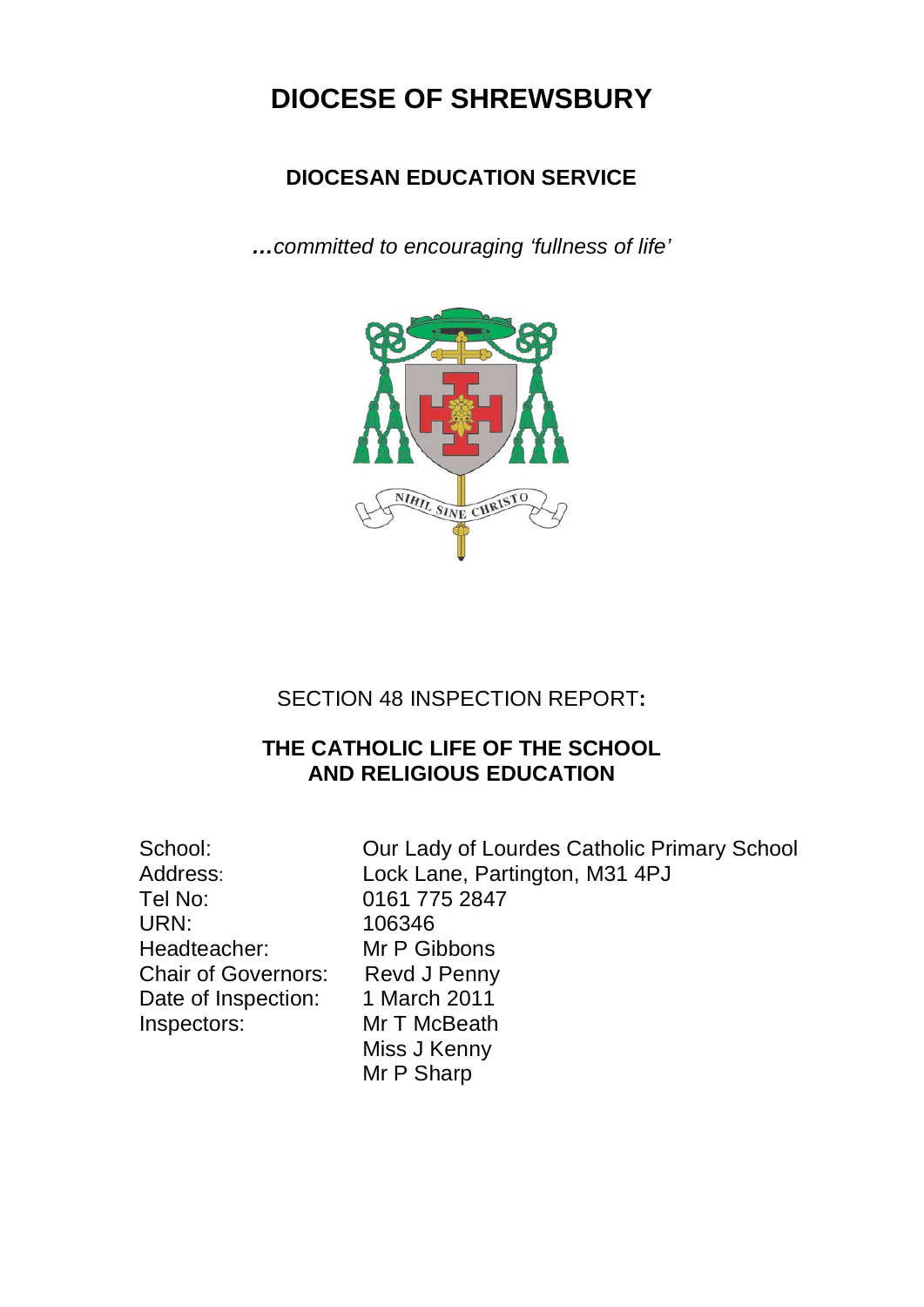# **OUR LADY OF LOURDES CATHOLIC PRIMARY SCHOOL**

### **THE MISSION STATEMENT OF OUR SCHOOL**

"Living and sharing the message of Christ, in peace we move forward together."

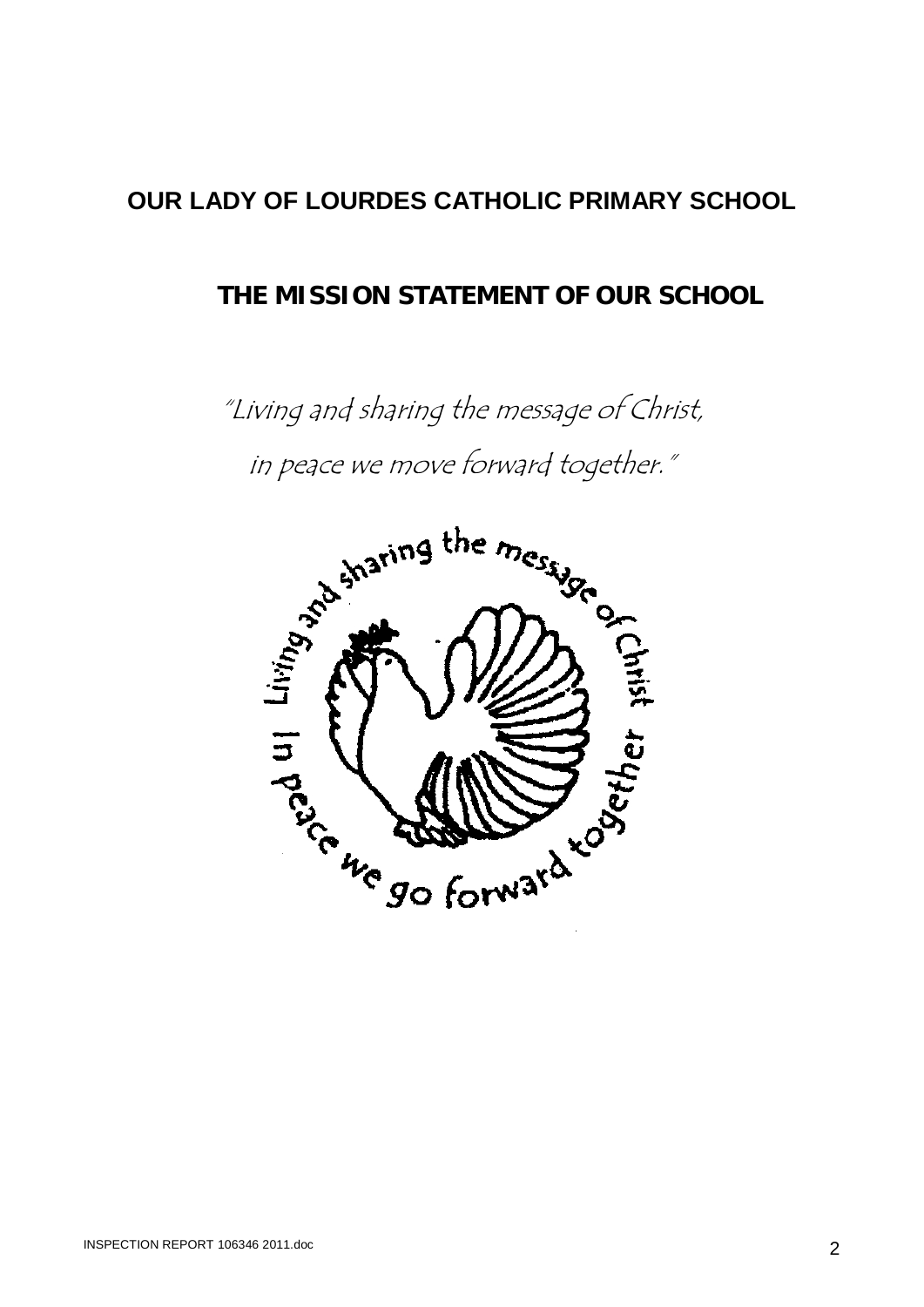### **FACTUAL INFORMATION ABOUT THE SCHOOL**

#### **The school's context and, particularly, any significant changes in its circumstances since the last inspection**

| Pupils                                |           |     | FS        |          | Υ2 | Y3 | Y4         | Y5             | Υ6 | Total    |
|---------------------------------------|-----------|-----|-----------|----------|----|----|------------|----------------|----|----------|
|                                       |           | PT  | <b>FT</b> |          |    |    |            |                |    |          |
| Number on roll                        |           | 40  | 30        | 30       | 24 | 19 | 22         | 23             | 26 | 144      |
| Catholics on roll                     |           | 26  | 27        | 29       | 16 | 13 | 11         | 12             | 15 | 96       |
| Other Christian denomination          |           | 4   | 0         |          | 4  |    | 3          | 7              | 2  | 22       |
| Other faith background                |           | 3   | 0         | $\Omega$ | 0  |    |            |                | 2  | 8        |
| No stated religious affiliation       |           | 7   | 3         | 0        | 4  | 4  | 7          | 3              | 7  | 35       |
| Number of learners from ethnic groups |           | 5   | 2         | 3        | 3  | 2  | 4          | 3              | 4  | 26       |
|                                       |           |     |           |          |    |    |            |                |    |          |
| Total on SEN Register                 |           |     | 2         | 2        |    | 3  | 5          | 2              | 5  | 27       |
| Total with Statements of SEN          |           | 0   | 0         |          |    |    |            | $\overline{2}$ | 0  | 6        |
| <b>FSM</b>                            |           | 0   | 9         | 6        | 8  |    | 8          | 8              | 8  | 54       |
|                                       |           |     |           |          |    |    |            |                |    |          |
| Exclusions in last academic year      | Permanent |     |           | $\Omega$ |    |    | Fixed term |                |    | $\Omega$ |
| Index of multiple deprivation         |           | 0.5 |           |          |    |    |            |                |    |          |

|                               |        | schools to which your pupils transferred |                |
|-------------------------------|--------|------------------------------------------|----------------|
| PARISHES SERVED BY THE SCHOOL |        | <b>PUPILS TRANSFER</b>                   |                |
| Name of Parish                | No of  | Name of School                           | No (           |
|                               | Pupils |                                          | Pup            |
| Our Lady of Lourdes           | all    | St Ambrose                               | c              |
|                               |        | <b>Blessed Thomas Holford</b>            | 1 <sup>1</sup> |

| With reference to Year 6 – the Catholic<br>schools to which your pupils transferred |        |  |  |  |
|-------------------------------------------------------------------------------------|--------|--|--|--|
| <b>PUPILS TRANSFER</b>                                                              |        |  |  |  |
| Name of School                                                                      | No of  |  |  |  |
|                                                                                     | Pupils |  |  |  |
| St Ambrose                                                                          |        |  |  |  |
| <b>Blessed Thomas Holford</b>                                                       | 15     |  |  |  |

| <b>TIME</b><br><b>\CHING</b><br>⊢A( | r c    |                | $\sqrt{4}$               | $\sqrt{2}$<br>- | $\sqrt{2}$<br>ັ | Y4     | Y <sub>5</sub> | Y6     | otal      |
|-------------------------------------|--------|----------------|--------------------------|-----------------|-----------------|--------|----------------|--------|-----------|
|                                     | DT     | --<br><u>.</u> |                          |                 |                 |        |                |        |           |
| otal<br>teaching<br>⊧tıme (Hours)   | ∽<br>- | ∼<br>-         | $\overline{\phantom{a}}$ |                 | ∽<br>-          | ⌒<br>- | ∽<br>-         | ∽<br>- | . .<br>-c |

| Published admission number<br>Full-time teachers<br>30<br>6<br>3<br>Part-time teachers<br>Number of classes<br>Total full-time equivalent<br>27<br>Average class size KS1<br>7.5<br>Average class size KS2<br>Support assistants<br>22.5<br>11<br>Percentage of Catholic teachers f.t.e.<br>87<br>How many teachers teach RE (P) f.t.e.<br>7.5<br>Number of teachers with CCRS or equivalent<br>3 | <b>STAFFING</b>                               | <b>NAME OF SCHOOL</b><br>Our Lady of Lourdes Catholic Primary |  |
|---------------------------------------------------------------------------------------------------------------------------------------------------------------------------------------------------------------------------------------------------------------------------------------------------------------------------------------------------------------------------------------------------|-----------------------------------------------|---------------------------------------------------------------|--|
|                                                                                                                                                                                                                                                                                                                                                                                                   |                                               |                                                               |  |
|                                                                                                                                                                                                                                                                                                                                                                                                   |                                               |                                                               |  |
|                                                                                                                                                                                                                                                                                                                                                                                                   |                                               |                                                               |  |
|                                                                                                                                                                                                                                                                                                                                                                                                   |                                               |                                                               |  |
|                                                                                                                                                                                                                                                                                                                                                                                                   |                                               |                                                               |  |
|                                                                                                                                                                                                                                                                                                                                                                                                   |                                               |                                                               |  |
|                                                                                                                                                                                                                                                                                                                                                                                                   |                                               |                                                               |  |
|                                                                                                                                                                                                                                                                                                                                                                                                   | Number of teachers currently undertaking CCRS |                                                               |  |

| <b>NAME OF SCHOOL</b><br>Our Lady of Lourdes Catholic Primary |      |
|---------------------------------------------------------------|------|
| Published admission number                                    | 30   |
| Number of classes                                             |      |
| Average class size KS1                                        | 27   |
| Average class size KS2                                        | 22.5 |

## FINANCIAL DATA

|                        | Last financial year | <b>Current financial year</b> | Next financial year |
|------------------------|---------------------|-------------------------------|---------------------|
| <b>EXPENDITURE (£)</b> | 2008/09             | 2009/10                       | 2010/11             |
| <b>RE</b>              | £1,000              | £500                          | £1000               |
| English                | £1,500              | £1,000                        | £500                |
| <b>Mathematics</b>     | £1,500              | £1,000                        | £500                |
| Science                | £2,000              | £1,000                        | £100                |

Key to judgements: Grade 1 is outstanding, grade 2 good, grade 3 satisfactory | Judgement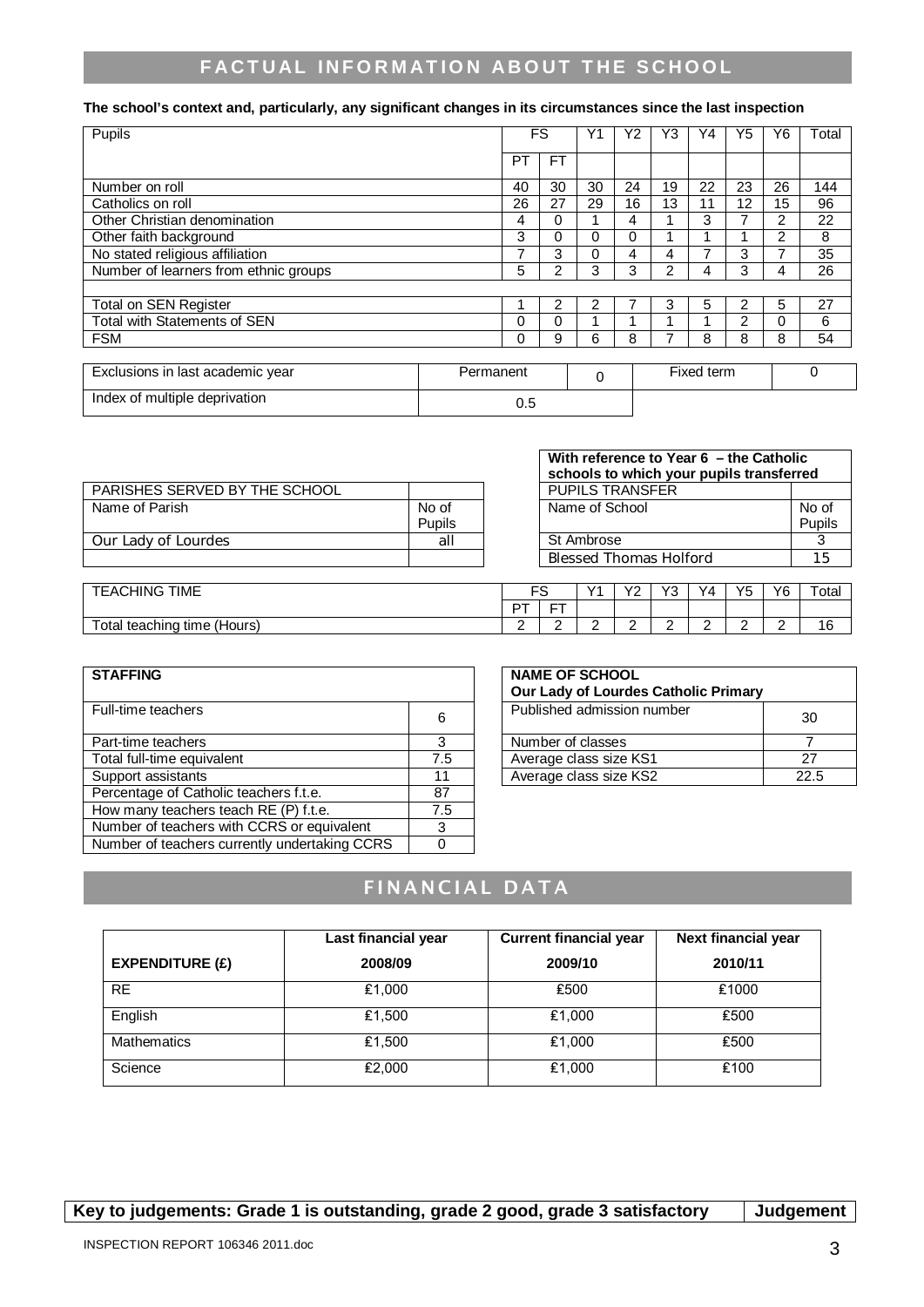| and grade 4<br>adeɑuate<br>---<br>ın: |  |
|---------------------------------------|--|
|                                       |  |

### **OVERALL EFFECTIVENESS OF THE SCHOOL**

#### **How effective the school is in providing Catholic Education**

Our Lady of Lourdes provides a good Catholic education with significant outstanding features.

The pupils achieve a very high standard of work by the time they leave for secondary school. They have a very good understanding and knowledge of **Sc**ripture that is applied to their work in school, their local community and their view of wider world issues.

The school has an effective leadership team, which is supported by a knowledgeable governing body and an enthusiastic and dedicated staff.

Our Lady's capacity for improvement is outstanding. As well as having an effective leadership team, the school has produced a detailed 3-year plan to develop and challenge staff and pupils further.

#### **What the school could do to improve further:**

- Provide opportunities for staff to share good practice through lesson observations, co-planning and teaching.
- To provide opportunities for assemblies to be lead by different year groups and encourage the pupils to pray in different ways and participate more fully in class prayer.

#### **PUPILS** 2

**How good outcomes are for pupils, taking account of variations between different groups.**

The progress the pupils make is at least good in each Key Stage. Some make outstanding progress, particularly given the low baseline at which most pupils are assessed on entering the school. The pupils are enthusiastic and show a great deal of interest in their religious studies; their contribution to discussions and their ability to ask thoughtful questions was very impressive.

Work is generally differentiated and the learning needs of pupils are supported in the ways in which the pupils record their work, the style of teaching and the effective use of teaching assistants. Technology is also effectively used to aid learning.

The pupils respond enthusiastically to the responsibilities and roles they are given throughout the school. The Learning Detectives are playing an important role in influencing the senior management and the governing body in the creation of future plans for all aspects of school life. The school Council has also developed some very useful links with the Town Council, which is an influence on decisions that are reached in the community.

Pupils participate in all acts or worship, class prayer, lunchtime prayer group and their weekly Mass. They are able to discuss the various celebrations they had participated in throughout the year and are willing and confident in talking about their views and their beliefs. The pupils demonstrate a great respect of the school and its community and are developing a good understanding of the needs of other cultures and countries. The school participates in many local events supporting the local community and it is also involved in many charitable funding raising events.

The pupils are engaged in their act of worship and make a valuable contribution. They show respect and reverence during these times and have a good understanding of the religious seasons and feasts. The pupils display a very thoughtful knowledge about scripture and its application to their daily lives.

#### **PROVISION** 2

#### **How effective the provision is for Catholic Education**

Teaching is good with many outstanding features and pupils displayed an interest in their work. Lessons are carefully planned and generally take into account the various abilities and learning styles of their pupils. Teaching Assistants give good support to both teachers and pupils, enabling lessons to proceed at a good pace. There is an excellent assessment procedure, which provides accurate and detailed information that ensures that the needs of all the pupils are met.

Teachers display a very good subject knowledge that enables some very interesting and thoughtful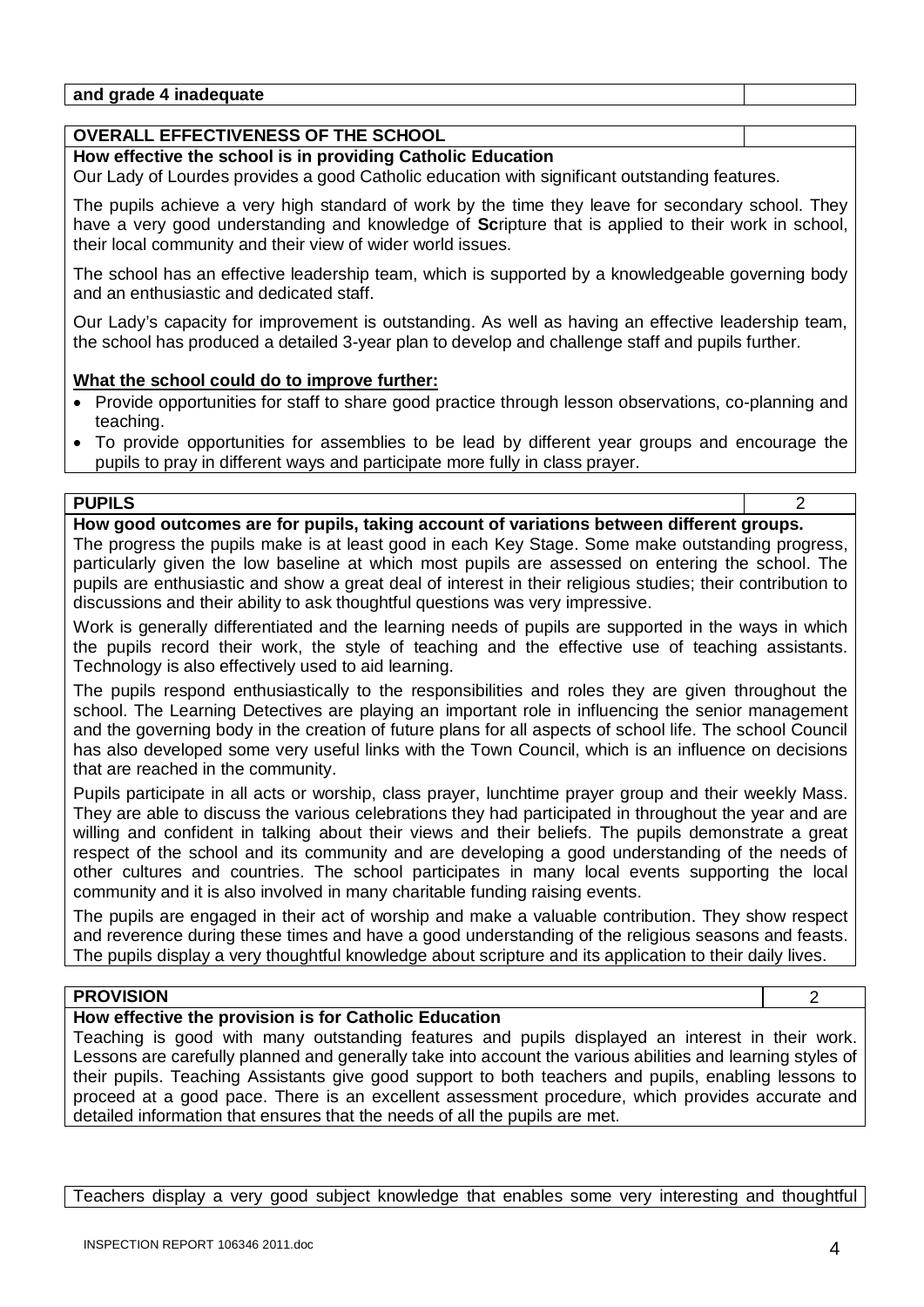discussions to take place in the classroom. Technology is also used in creative ways in order to maximise pupils learning. Pupils are keen and are well motivated in their lessons and are encouraged to self assess their own work. As a result the pupils have a good knowledge of the standard of work expected and have a good knowledge on what they must do to achieve and even higher standard.

The school follows the guidelines and procedures as required by the Bishop's Conference and the Diocese. Staff receive regular training and the Headteacher, the Deputy Headteacher and the coordinator attend the diocesan training days. The school ensures that an appropriate amount of time is spent in each of the key stage areas.

Collective Worship is central to the life of the school and is good with many outstanding aspects. It is planned according to and within the liturgical year by all staff, with both the Headteacher and the Deputy Headteacher leading whole school worship. Pupils are encouraged to participate in various ways – including drama, prayer requests, and through music. Prayer is central to the school and is an important feature within the classroom. This will have even more impact, as children are encouraged to take a more active role. A prayer group is held at lunch, led by the Deputy Headteacher, and is attended by a wide cross section of the school community. Individual classes are thoroughly prepared for a weekly Mass by the deacon, who is a regular visitor to the school.

Sacramental preparation is lead by the school and is well supported by the parish, which serves three Catholic primary schools. The sacraments of Reconciliation and the Eucharist are celebrated by both the parish and the school.

#### **LEADERS AND MANAGERS** 1

**How effective leaders and managers are in developing the Catholic Life of the school**

Our Lady's has a good leadership team that is committed to continually assessing the development of all aspects of the school. They are deeply committed to their faith and lead by example. They have developed an extremely effective assessment procedure and are currently developing monitoring procedures to ensure consistently high standards throughout the school. Strong links have been forged between local primary schools, neighbouring Catholic primary schools and the Catholic secondary school.

The Spiritual and Moral development of the pupils is an outstanding aspect of the school. There is a strong Catholic ethos, which is led by the example of all members of staff. Teachers, ancillary workers, Teaching Assistants and governors all contribute fully in providing the spiritual and moral climate of the school in which all who attend, or have contact with the school, feel welcomed and personally valued. The care provided to the pupils ensures that pupils, through being respected as individuals, are developing a respect for all that is around them. The pupils are very comfortable in talking about the spiritual dimension of their school and have a very good knowledge of the teaching of Jesus and the way in which these teachings apply to their own lives. The behaviour of the pupils is exceptional and has its foundations in the consistent application of the School Mission Statement

The school has produced an excellent 3-year Development Plan that looks at ways of maintaining existing outstanding practice as well as planning for development of those areas of good practice. This has been made possibly by involving the whole school community, ancillary staff, TAs, teachers, governors and pupils. Pupils' input through the school council and particularly through the Learning Detectives is considered to be very important aspect in producing these plans

Assessment has been a recent priority and now the school has developed an excellent assessment system that they are using not only to gather performance data but also to analyse this data and give feedback to staff on areas in need of development as well as those areas to be celebrated. Books are scrutinized regularly and feedback is given both to staff and governors. The school has identified as its next priority as the need to observe and share good teaching practice throughout the school. This, too, will provide further valuable information that can be used by both the Leadership Team and Governors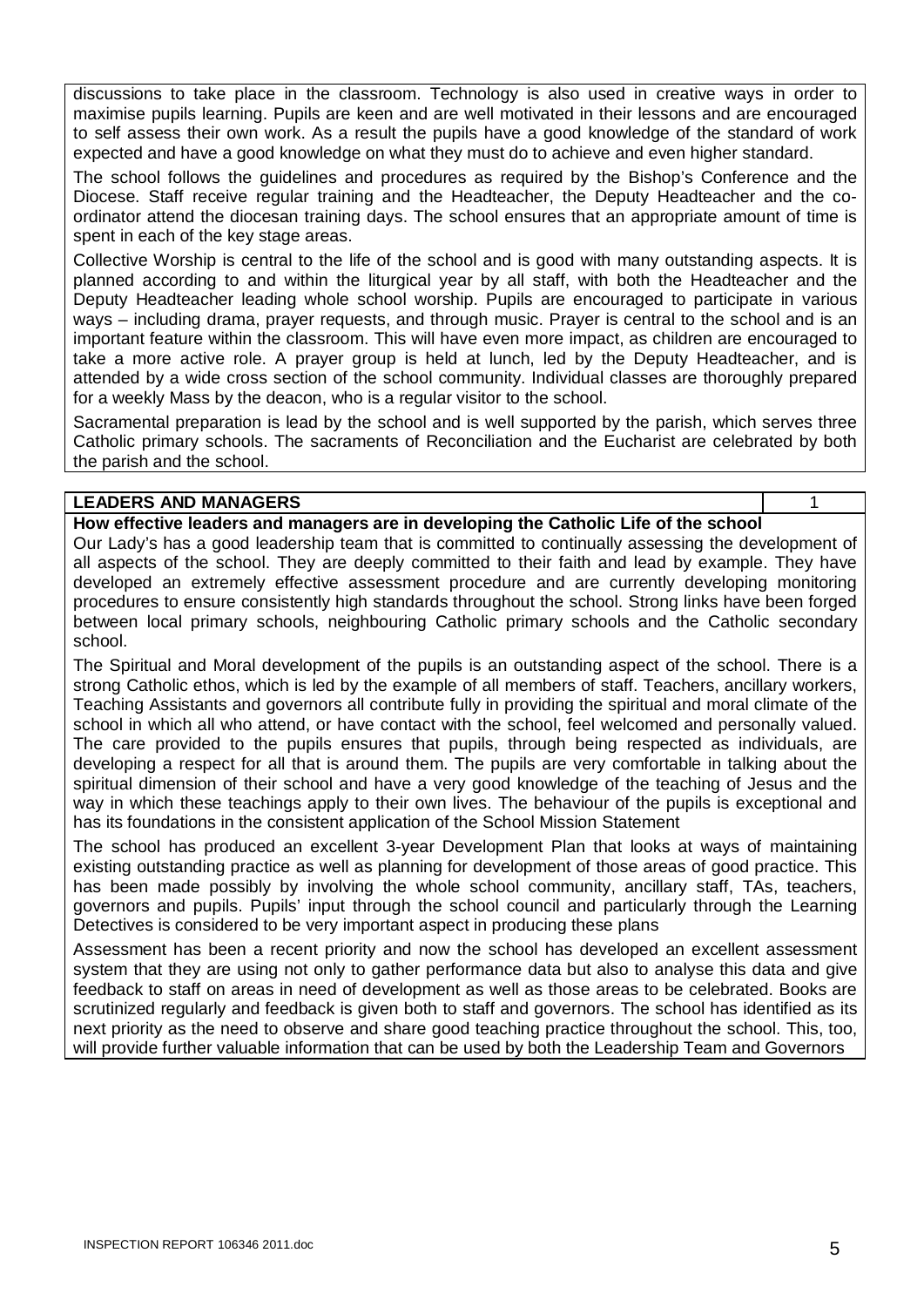The Governors have a good knowledge and understanding of the school. Representatives of the governing body frequently visit the school and they do have a good knowledge of the schools strengths and areas of development. The headteacher provides information on progress being made through formal and informal meetings with members of the governing body.

The school has worked extremely hard at developing links with their parents. It has a good understanding of the obstacles that many may find in entering and participating fully in school life. Various approaches have been used including a non fund raising social event in order to encourage parents to met staff in a relaxed atmosphere.

The school fully appreciates the role it has in the community and through a broad curriculum has enabled to raise the pupils' awareness of their own local community and also of communities that are further afield. Links have been made with various local agencies and schools as well as a link with a school in India.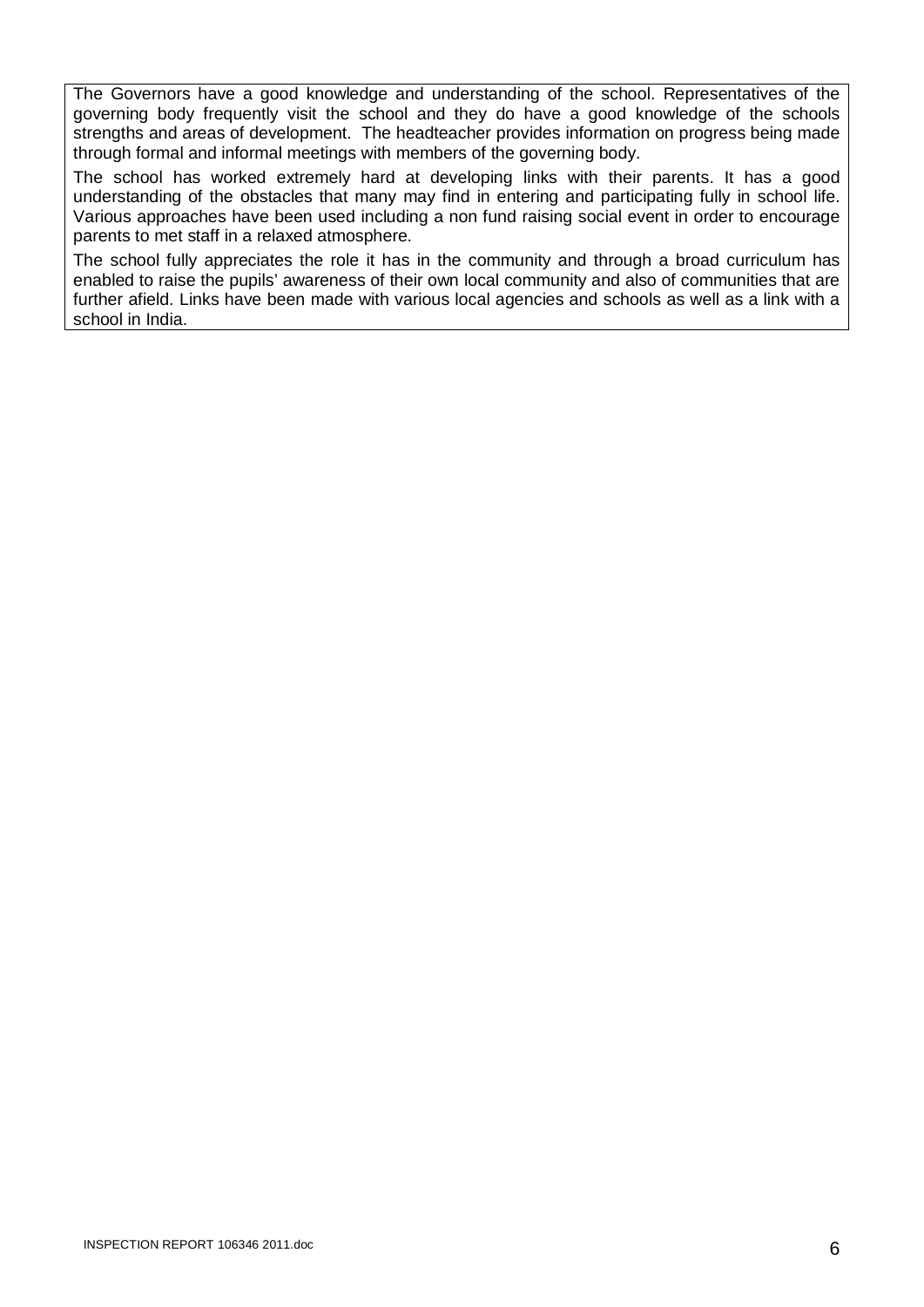### **INSPECTION JUDGEMENTS**

| Key to judgements: Grade $1 =$ outstanding, grade $2 =$ good, | Judgement |
|---------------------------------------------------------------|-----------|
| grade $3$ = satisfactory and grade $4$ = inadequate           |           |

| OVERALL EFFECTIVENESS OF THE SCHOOL                                                  |  |
|--------------------------------------------------------------------------------------|--|
| How effective the school is in providing Catholic Education                          |  |
|                                                                                      |  |
| How good outcomes are for pupils, taking particular account of variations between    |  |
| different groups                                                                     |  |
| How effective the provision is in promoting Catholic education                       |  |
| How effective leaders and managers are in developing the Catholic life of the school |  |
| The school's capacity for sustained improvement                                      |  |

| <b>PUPILS</b>                                                                                      |    |
|----------------------------------------------------------------------------------------------------|----|
| How good outcomes are for pupils, taking into account of variations between                        | っ  |
| different groups                                                                                   |    |
|                                                                                                    |    |
| How well pupils achieve and enjoy their learning in Religious Education                            | ົ  |
| The quality of pupils' learning and their progress<br>$\bullet$                                    | າ  |
| The quality of learning for pupils with particular learning needs and/or disabilities<br>$\bullet$ | רי |
| Pupils standards of attainment in Religious Education<br>$\bullet$                                 |    |
| The extent to which pupils contribute to and benefit from the Catholic life of the                 |    |
| school                                                                                             |    |
| How well pupils respond to and participate in the school's collective worship                      | ◠  |

| <b>PROVISION</b>                                                              |  |
|-------------------------------------------------------------------------------|--|
| How effective the provision is for Catholic Education                         |  |
|                                                                               |  |
| The quality of teaching and how purposeful learning is in Religious Education |  |
| The effectiveness of assessment and academic guidance in Religious Education  |  |
| The extent to which the Religious Education curriculum meets pupils needs     |  |
| following Bishops Conference policy and Diocesan requirements                 |  |
| The quality of Collective Worship provided by the school                      |  |

| <b>LEADERS AND MANAGERS</b> |  |
|-----------------------------|--|
|                             |  |

| How effective leavers and managers are in developing the Catholic life of the school |  |
|--------------------------------------------------------------------------------------|--|
|                                                                                      |  |
| How well leaders and managers promote, monitor and evaluate the provision for the    |  |
| Catholic life of the school and plan for improvement to outcomes for pupils with     |  |
| particular reference to spiritual and moral development.                             |  |
| How well leaders and managers monitor and evaluate the provision for Religious       |  |
| Education and plan for improvement to outcomes for all pupils                        |  |
| The extent to which the governing body provides effective challenge and support for  |  |
| the Catholic dimension of the school so that areas for development are tackled       |  |
| decisively and statutory and canonical responsibilities are met                      |  |
| How well leaders and managers develop partnerships with parents / carers and         |  |
| other providers, organisations and services to promote Catholic learning and pupil   |  |
| well-being                                                                           |  |
| How effectively leaders and managers promote community cohesion                      |  |